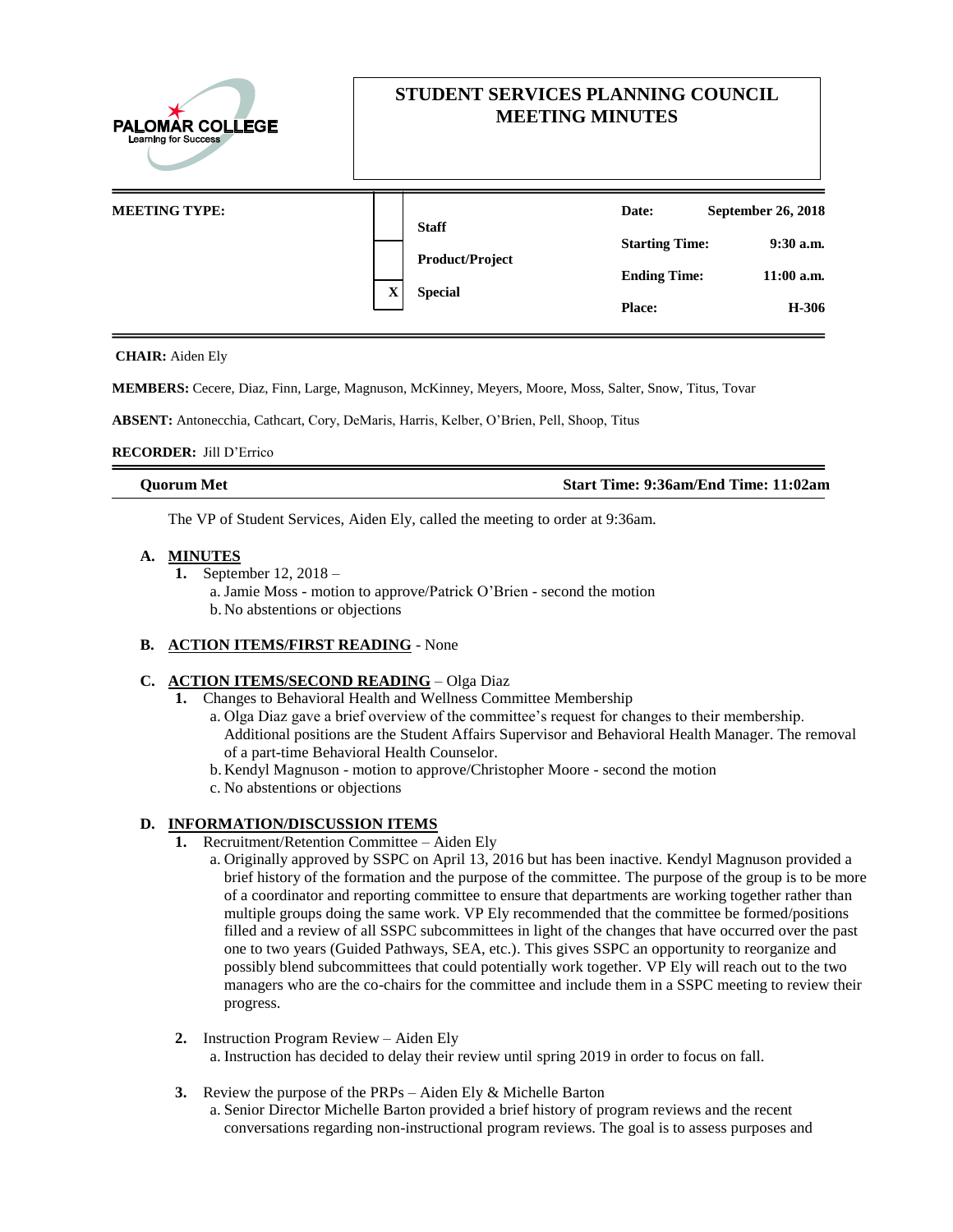processes to determine if we are meeting goals. Reviews have gone to a three-year cycle. The first year is a full comprehensive review followed by two years of annual updates. Lining up non-instructional review timing with instructional in an attempt to have all departments campus-wide on the same schedule and using the same forms.

# **E. COMMITTEE REPORTS**

- **1.** Academic Review Committee Kendyl Magnuson Three files for review at next meeting.
- **2.** Behavioral Health & Campus Wellness Committee Lori Meyers Student Wellness Advocacy Group is in the process of training Wellness mentors. Class for incarcerated individuals over the summer was successful with 30 of 33 participants completing.
- **3.** Campus Police Committee Chris Moore No quorum at last meeting. Feedback following Active Shooter Drill is under review and taken into consideration.
- **4.** Registration Committee Kendyl Magnuson Waiting for approval of academic calendar before making any final decisions.
- **5.** Scholarship Committee Kendyl Magnuson Need to make students more aware of opportunities. Kendyl will bring more information to next meeting.
- **6.** Student Program Eligibility Appeals Committee Kendyl Magnuson Nothing to report. Committee needs to be evaluated due to a lack of activity.
- **F. OTHER BUSINESS**  None

The meeting was adjourned by VP of Student Services, Aiden Ely, at 11:02am.